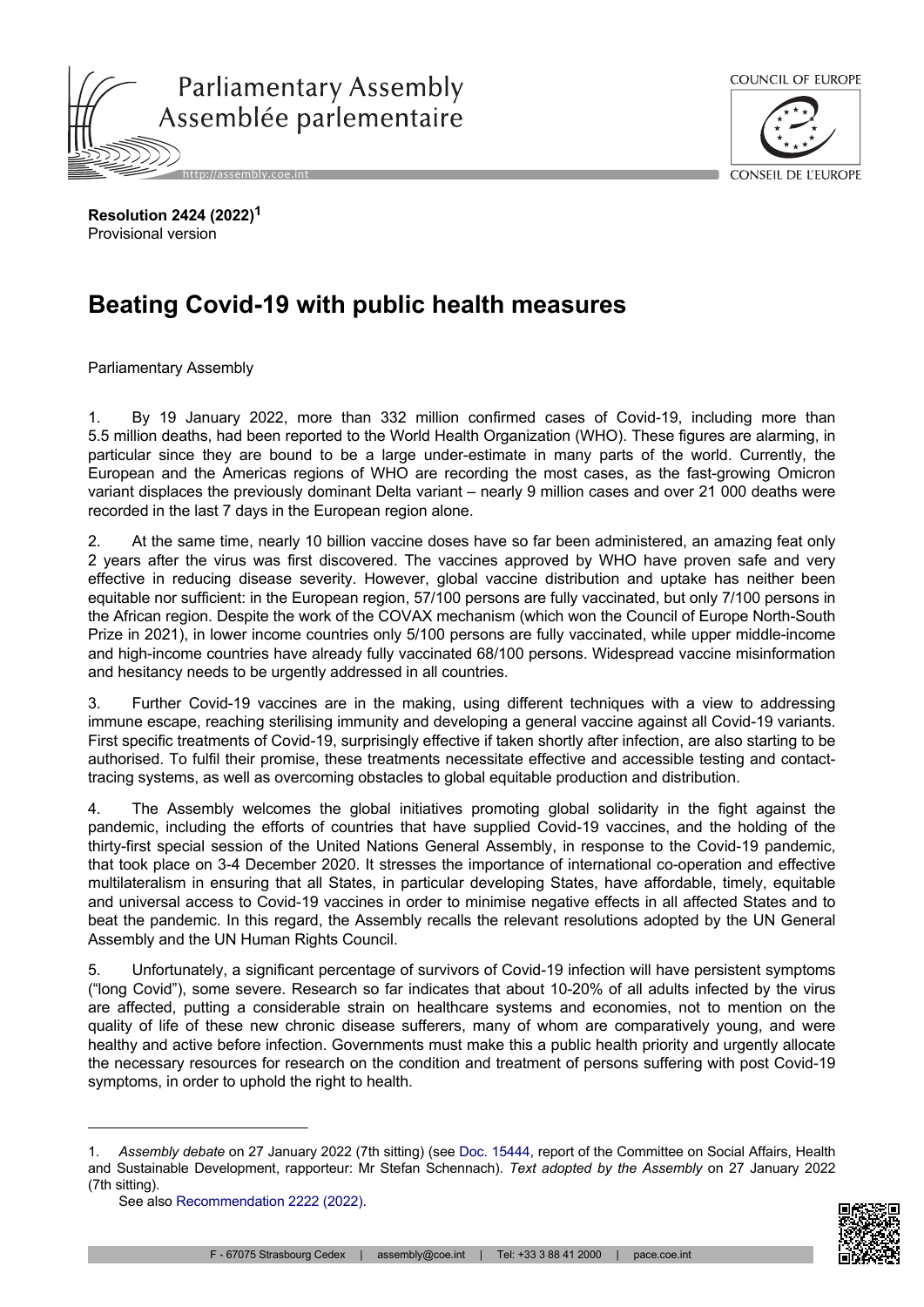## *Resolution 2424 (2022)*

6. The mental health situation has deteriorated across the globe due to the chronic stress and uncertainty of living in pandemic times, adding to the general disease burden. With the virus evolving into ever new and more infectious variants, some evading immunity provided by vaccines and prior infection, successive waves of Covid-19 infection have led to long waiting lists in most countries for treatment of other diseases, further deepening the general health crisis. Moreover, the pandemic has laid bare inequities in our health systems and lack of sufficient funding, resulting, *inter alia*, in overworked health-care staff and insufficient hospital beds. This needs to be addressed urgently.

7. However, the Covid-19 pandemic is far more than a health crisis as it affects societies and economies at their core with the increase of poverty and inequalities both within member States and globally, thus also resulting in a setback for the achievement of the UN Sustainable Development Goals. Once again, working people, parents, children, women, vulnerable persons and marginalised individuals are disproportionately affected.

8. It is thus urgent that all countries learn the lessons of the pandemic so far, starting with the implementation of the necessary public health and social measures to get the pandemic under control. High infection rates cannot be tolerated anywhere, since every infection gives the virus a new chance to mutate, and thus become more infectious, virulent, and/or immune-escaping – creating a seemingly neverending cycle of waves of disease. These cycles push decision makers into making stark choices between "living with the virus" and the large burden of disease and death the virus brings on the one hand, and taking harsh public health and social measures to protect health systems from collapse, and the disruption to our economies, our education systems and our societies these measures bring on the other hand.

9. As has been pointed out at several junctures of the pandemic, "no-one is safe until everyone is safe". The Parliamentary Assembly thus recommends that governments and parliaments in Council of Europe member States and worldwide make the necessary paradigm shift to beating Covid-19 with public health measures in a human-rights compliant way, once and for all:

9.1. at all times:

9.1.1. by following WHO and expert advice, and adjusting pandemic control measures to the evolving local situation and in line with evolving scientific knowledge;

9.1.2. when it is necessary to impose public health measures which interfere with fundamental rights, by ensuring that decisions are made and communicated in a clear and transparent manner, that they are as far as possible evidence based, fulfil a legitimate aim and that they are proportionate. Parliaments, the judiciary, and, when appropriate, external experts, should be able to assess and review the measures. Moreover, continued assessments are needed to ensure that measures are not in place for longer than necessary, but also to consider other measures that may be more appropriate;

9.1.3. by encouraging vaccinations, mask wearing, maintaining physical distancing, hand hygiene, avoiding crowded and closed spaces, and ensuring proper ventilation in schools, health- and social care settings and public buildings, with a view to preventing the spread of Covid-19 disease without having to shut down large parts of society;

9.2. with regard to bringing down infection rates:

9.2.1. by putting in place a timely and staggered response to rising infection rates in accordance with WHO guidance, adapted to the local circumstances in pandemic hotspots, while implementing appropriate measures to offset any negative impact and respecting the principle of proportionality, in particular:

9.2.1.1. developing production capacity, distribution and considering mandating the use of high-quality masks (progressively moving to masks of FFP2 standard if possible) in high-risk situations (such as on public transport, in crowded spaces inside and outside, in schools); providing such masks free of charge for vulnerable groups if possible;

9.2.1.2. making appropriate Covid-19 testing available free of charge to users, in particular for health and social care personnel, children and school personnel, essential workers, contact cases and persons with symptoms;

9.2.1.3. using vaccination certificates only for their designated purpose of monitoring vaccine efficacy, potential side effects and adverse events, as called for by the Assembly in its [Resolution 2361 \(2021\)](https://pace.coe.int/en/files/29004), when appropriate;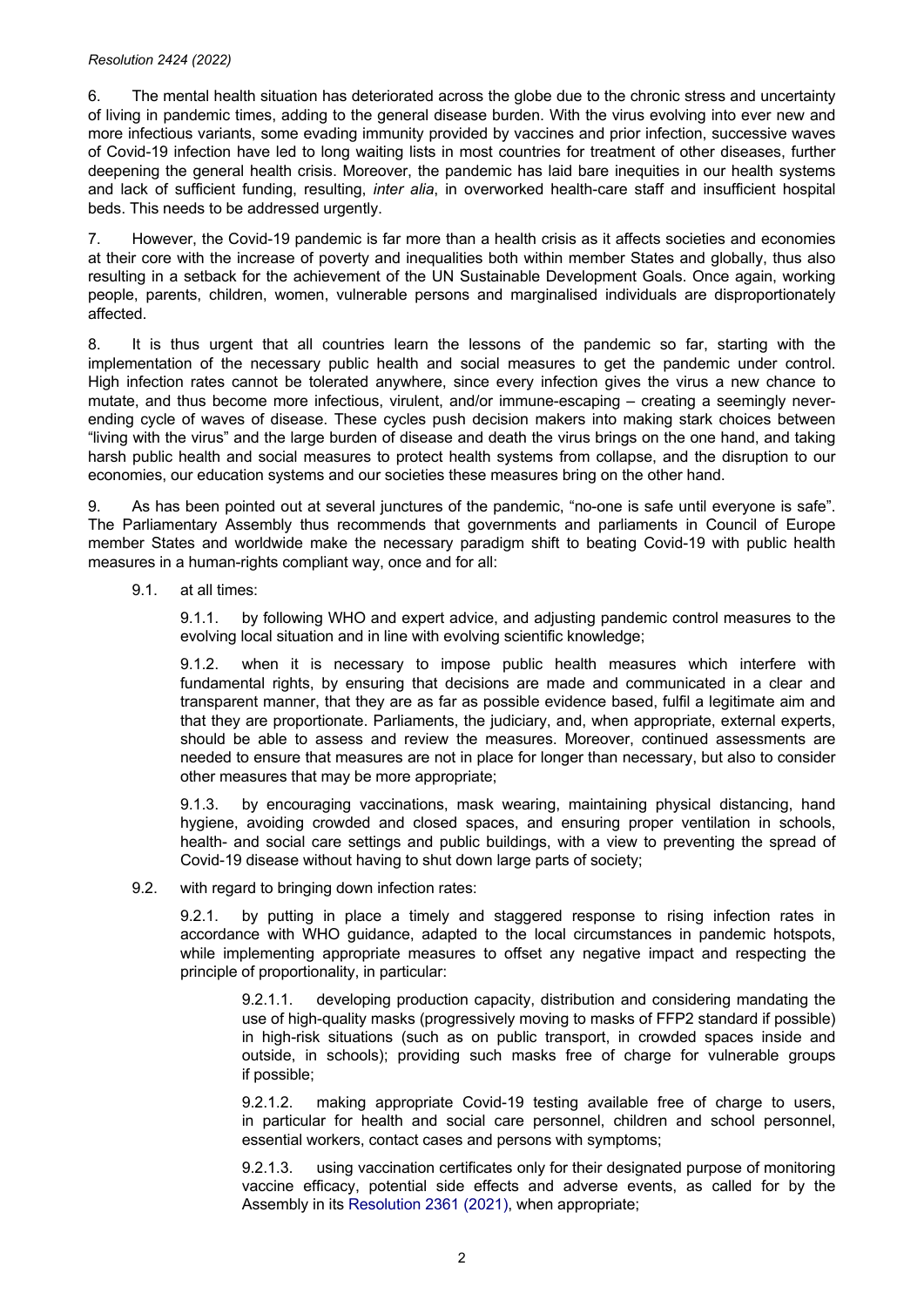9.2.1.4. encouraging working from home where possible when necessary;

9.2.1.5. considering putting into place other proven infection control measures as and when necessary when infection rates spike (such as placing maximum capacity limits on businesses and events where the risk of infection is high), while keeping schools, universities and businesses open as long as possible;

9.2.2. by ensuring that infection chains are broken, and vulnerable persons are shielded from infection:

9.2.2.1. putting in place effective, accessible and affordable testing systems, as well as contact-tracing systems;

9.2.2.2. mandating a sufficiently long isolation period for those infected and a sufficiently long quarantine for contact cases (based on recommendations from WHO and public health experts), and ensuring that the necessary financial, logistical and other support is in place for those affected to actually comply with the guidance given, and that their economic and social rights enshrined in the European Social Charter (ETS No. 35) are guaranteed;

9.2.2.3. shielding highly vulnerable persons from infection, including by legislating for vaccination mandates for healthcare or social-care personnel in contact with them, and ensure that the necessary financial, logistical and other support is in place for the measures to be effective, and that their economic and social rights enshrined in the European Social Charter are guaranteed;

9.3. with regard to ensuring global equitable distribution of vaccines and treatments:

9.3.1. by ensuring that market conditions no longer disadvantage countries with less economic power:

9.3.1.1. showing a stronger commitment to funding a global response, including via the COVAX mechanism;

9.3.1.2. reaffirming the Assembly's call in its [Resolution](https://pace.coe.int/en/files/29004) 2361 (2021) and overcoming obstacles to global equitable production and distribution, including through supporting the Agreement on Trade-Related Aspects of Intellectual Property Rights (TRIPS) waiver for vaccines and treatments during the pandemic, technology transfer and building up local production capacity;

9.3.2. by avoiding discrimination between and within countries:

9.3.2.1. mutually recognising vaccination certificates issued by Council of Europe member States, as well as vaccination certificates of all WHO-authorised vaccines;

9.3.2.2. follow the advice of WHO and avoid instituting ineffectual blanket travel bans when new variants emerge;

9.3.2.3. following the advice of independent national, European and international bioethics committees and institutions, as well as of WHO, in the development and implementation of strategies for the equitable distribution of Covid-19 vaccines and treatments within States;

9.4. with regard to sufficient vaccine uptake:

9.4.1. by ensuring free, effective and easy access to vaccination for all for whom vaccine use is authorised, in respect for the principle of equitable access to healthcare, as laid down in Article 3 of the Convention for the Protection of Human Rights and Dignity of the Human Being with regard to the Application of Biology and Medicine: Convention on Human Rights and Biomedicine (ETS No. 164, Oviedo Convention);

9.4.2. by taking effective measures to counter misinformation, disinformation and hesitancy regarding Covid-19 vaccines:

9.4.2.1. investing in strong vaccine education campaigns, and distributing transparent information on the safety and possible side effects of vaccines, working with and regulating social media platforms to prevent the spread of misinformation;